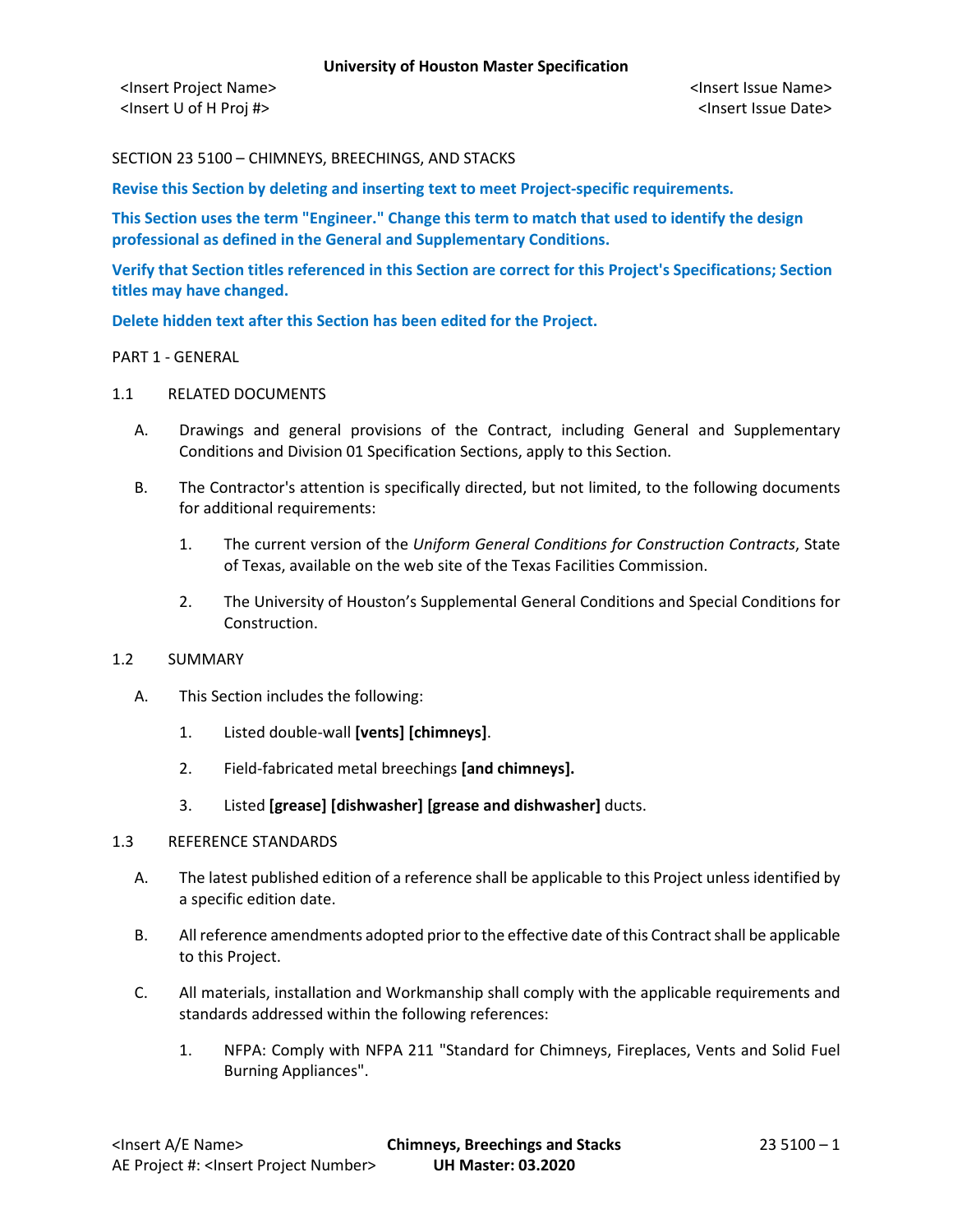<Insert Project Name> <Insert Issue Name> <Insert U of H Proj #> <Insert Issue Date>

- 2. UL: Comply with applicable portions of UL safety standards; provide products which have been UL listed and labeled.
- 3. SMACNA: Comply with SMACNA Low Pressure Duct Standards for fabricated breeching and smoke pipe.
- 4. AWS: Comply with AWS Structural Welding Code for welders' qualifications, welding details, and Workmanship standards.
- 5. ASHRAE: Comply with the ASHRAE Equipment Handbook, Chapter 27, for Chimney, Gas Vent, and Fireplace Systems, material requirements and design criteria.

# 1.4 QUALITY ASSURANCE

- A. Source Limitations: Obtain listed system components through one source from a single manufacture.
- B. Welding: Qualify processes and operators according to AWS D1.1, "Structural Welding Code-- Steel," for hangers and supports and AWS D9.1, "Sheet Metal Welding Code," for shop and field welding of joints and seams in vents, breechings, and stacks.
- C. Certified Sizing Calculations: Manufacturer shall certify venting system sizing calculations.

# 1.5 SUBMITTALS

- A. Product Data: Furnish product data for the following:
	- 1. Type B and BW vents.
	- 2. Type L vents.
	- 3. Special gas vents.
	- 4. Building-heating-appliance chimneys.
	- 5. Grease ducts.
	- 6. Guy wires and connectors, and installation details.
- B. Documents:
	- 1. Shop Drawings for vents, breechings, chimneys, and stacks. Include drawings, elevations, sections, details, and attachments to other Work.
	- 2. Details of equipment assemblies that indicate dimensions, weights, loads, required clearances, methods of field assembly, components, hangers and restraints, including the location and the size of each field connection.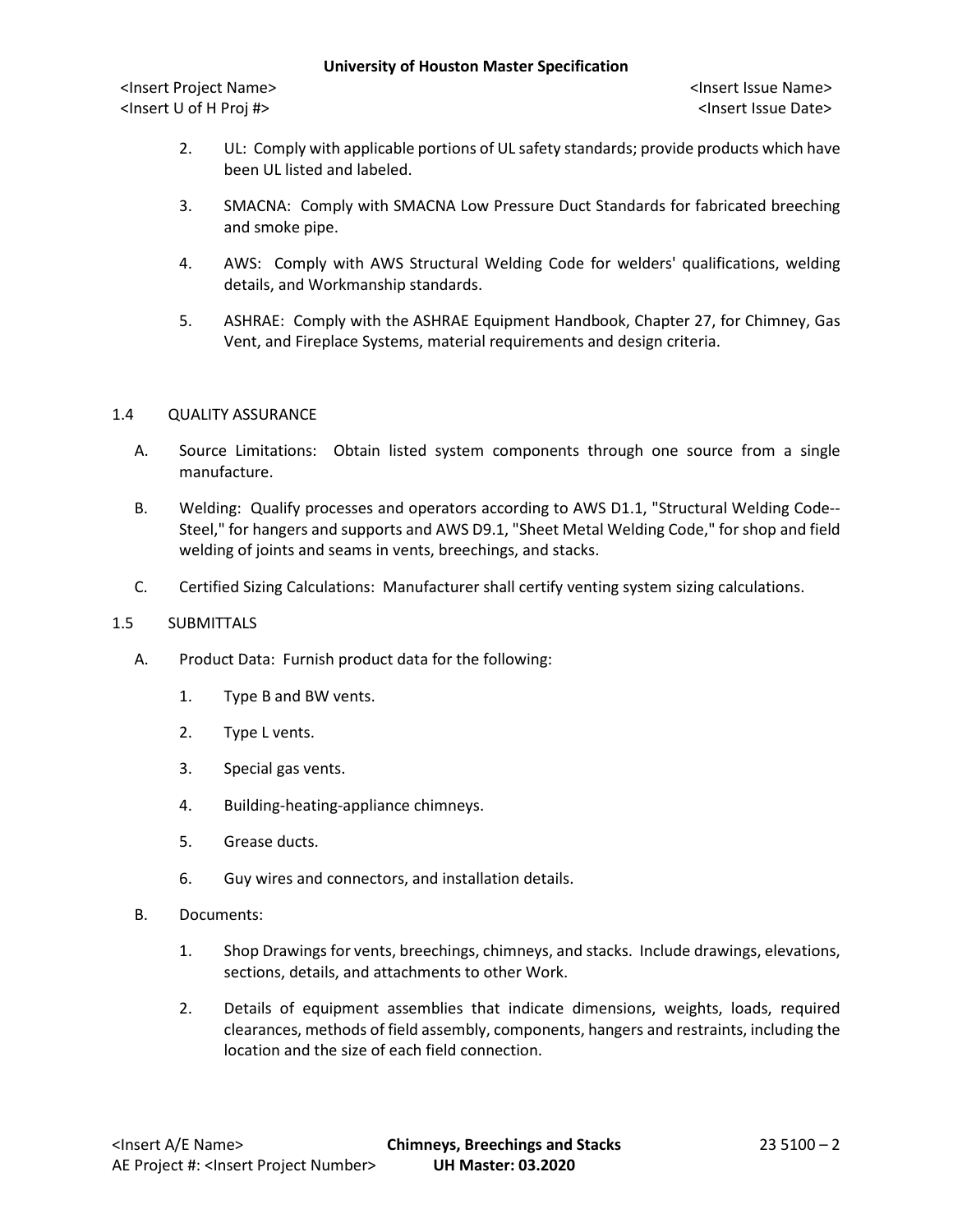<Insert Project Name> <Insert Issue Name> <Insert U of H Proj #> <Insert Issue Date>

- 3. For installed products indicated to comply with design loads, include calculations and structural analysis data signed and sealed by the qualified professional engineer responsible for their preparation.
- 4. Welding certificates.

# 1.6 DELIVERY, STORAGE AND HANDLING

- A. The Work of this Section shall be coordinated with other trades affecting, or affected by this Work, to assure the steady progress of all Work performed under the Contract.
- B. Replace any sections or assemblies damaged during shipment, storage or handling with new identical factory-supplied components.
- C. Protect finishes from physical damage by leaving factory packing cases in place before installation and providing temporary protective covers after installation with on-going construction within the Project Site.

# 1.7 WARRANTY

- A. Special Warranty: Manufacturer's standard form in which manufacturer agrees to repair or replace components of venting system that fail in materials or Workmanship within specified warranty period. Failures include, but are not limited to, structural failures caused by expansion and contraction.
- B. Warranty Period: [10] [15] [25] <Insert number> years from date of Substantial Completion.

# PART 2 - PRODUCTS

# 2.1 GENERAL

A. All materials shall meet or exceed all applicable referenced standards, federal, state and local requirements, and conform to codes and ordinances of authorities having jurisdiction.

# 2.2 MANUFACTURERS

- A. American Metal Products; MASCO Corporation.
- B. Metal-Fab, Inc.
- C. ProTech Systems Inc. (Special Gas Vent) (Grease Ducts).
- D. Heat-Fab Inc (Special Gas Vent) (Grease Ducts).
- E. Selkirk Inc.; Selkirk Air Mate.
- F. Simpson Dura-Vent Co., Inc.; Subsidiary of Simpson Manufacturing Co.
- G. Van-Packer Co.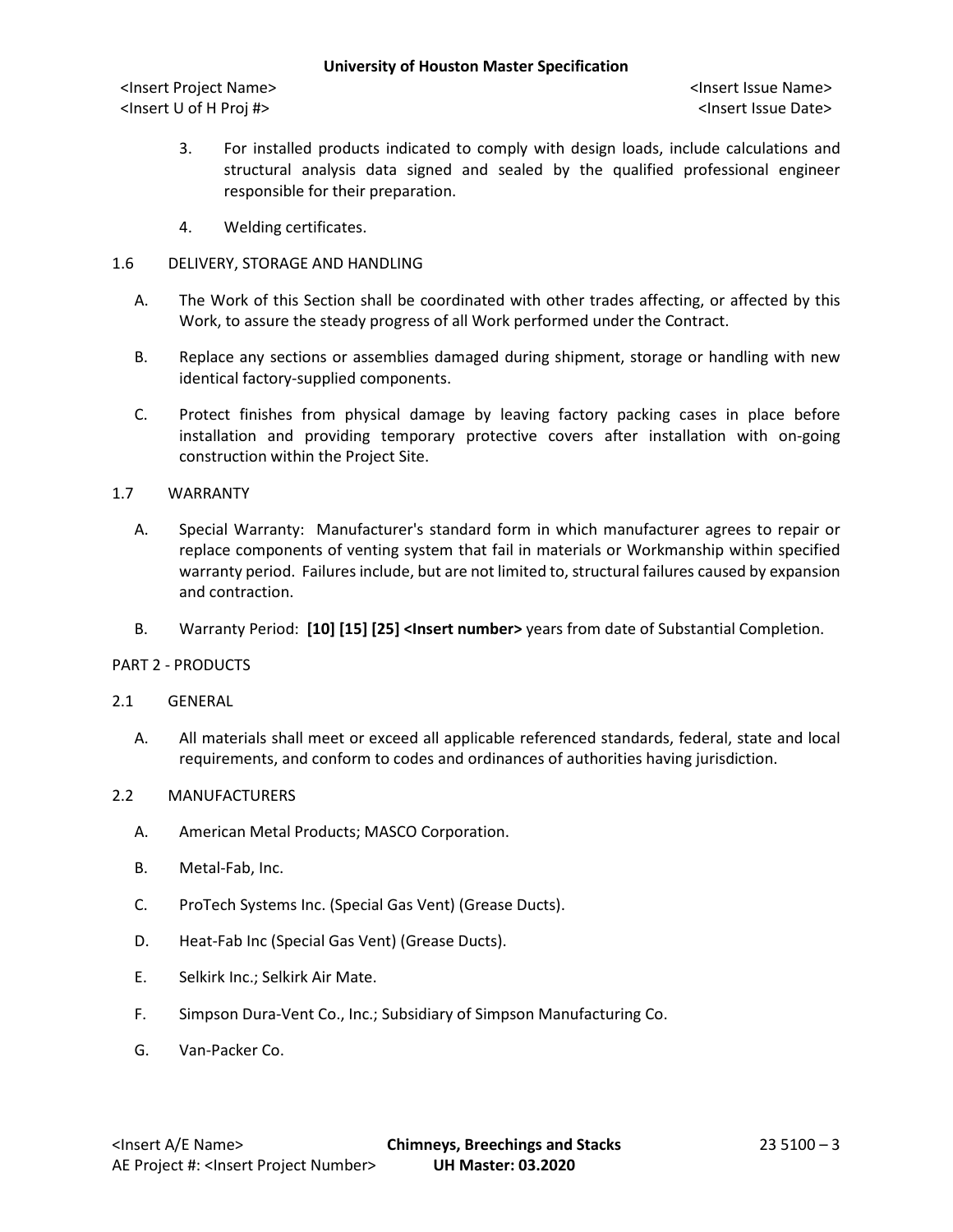# 2.3 LISTED TYPE B AND BW VENTS

- A. Description: Double-wall metal vents tested according to UL 441 and rated for **[480 degrees F continuously for Type B], or [550 degrees F continuously for Type BW]**; with neutral or negative flue pressure complying with NFPA 211 and suitable for certified gas-fired appliances.
- B. Construction: Inner shell and outer jacket separated by at least a 1/4-inch airspace.
- C. Inner Shell: **[ASTM B 209, Type 1100 aluminum] [ASTM B 209, Type 3003 aluminum] [ASTM B 209, Type 3105 aluminum] [ASTM A 666, Type 430 stainless steel]**.
- D. Outer Jacket: **[Galvanized] [Aluminized]** steel.
- E. Accessories: Tees, elbows, increasers, draft-hood connectors, terminations, adjustable roof flashings, storm collars, support assemblies, thimbles, firestop spacers, and fasteners; fabricated from similar materials and designs as vent-pipe straight Sections; all listed for same assembly.
	- 1. Termination: Stack cap designed to exclude 90 percent of rainfall.
	- 2. Termination: Round chimney top designed to exclude 98 percent of rainfall.
	- **3.** Termination: **[Insert special type termination or delete this option from specification.]**

# 2.4 LISTED TYPE L VENT

- A. Description: Double-wall metal vents tested according to UL 641 and rated for 570 degrees F continuously or 1700 degrees F for 10 minutes; with neutral or negative flue pressure complying with NFPA 211 and suitable for low-heat appliances.
- B. Construction: Inner shell and outer jacket separated by at least a [**1/4-inch] [1-inch] [2-inch] [4 inch]** airspace filled with high-temperature, **[ceramic-fiber] [mineral-wool]** insulation.
- C. Inner Shell: ASTM A 666, Type **[304] [316]** stainless steel.
- D. Outer Jacket: **[Galvanized] [Aluminized] [Stainless]** steel.
- E. Accessories: Tees, elbows, increasers, draft-hood connectors, terminations, adjustable roof flashings, storm collars, support assemblies, thimbles, firestop spacers, and fasteners; fabricated from similar materials and designs as vent-pipe straight sections; all listed for same assembly.
	- 1. Termination: Stack cap designed to exclude 90 percent of rainfall
	- 2. Termination: Round chimney top designed to exclude 98 percent of rainfall.
	- 3. Termination: Exit cone with drain section incorporated into riser.
	- 4. Termination: **[Insert special type termination or delete this option from specification.]**
- 2.5 LISTED SPECIAL GAS VENT
	- A. Manufacturers:
		- 1. Heat-Fab Inc.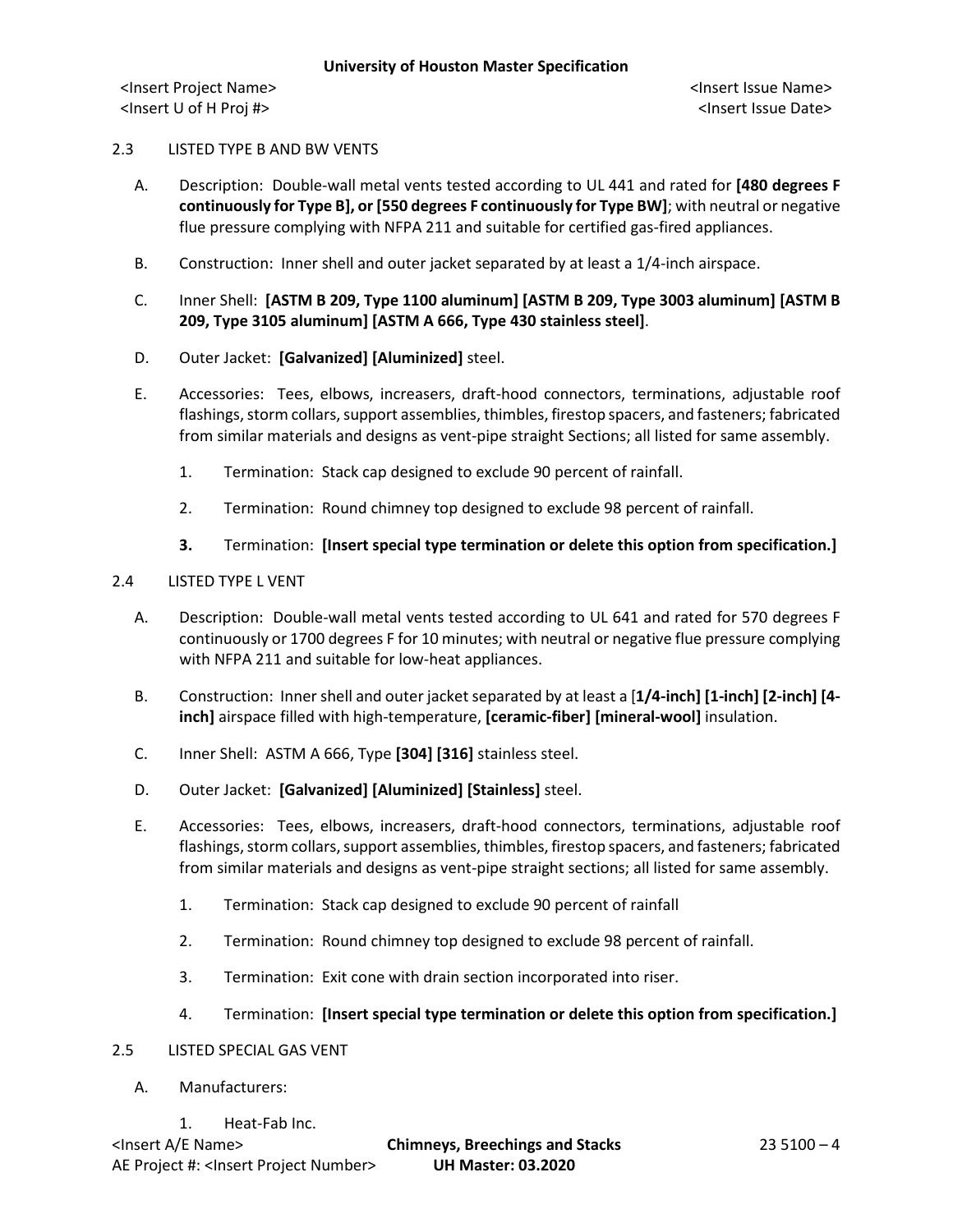<Insert Project Name> <Insert Issue Name> <Insert U of H Proj #> <Insert Issue Date>

- 2. Metal-Fab, Inc.
- 3. ProTech Systems Inc.
- 4. Z-FLEX.
- B. Description: Double-wall metal vents tested according to UL 1738 and rated for 480 degrees F continuously, with positive or negative flue pressure complying with NFPA 211 and suitable for condensing-gas appliances.
- C. Construction: Inner shell and outer jacket separated by at least a 1/2-inch airspace.
- D. Inner Shell: ASTM A 959, Type 29-4C stainless steel.
- E. Outer Jacket: **[Aluminized] [Stainless]** steel.
- F. Accessories: Tees, elbows, increasers, draft-hood connectors, terminations, adjustable roof flashings, storm collars, support assemblies, thimbles, firestop spacers, and fasteners; fabricated from similar materials and designs as vent-pipe straight Sections; all listed for same assembly.
	- 1. Termination: Stack cap designed to exclude 90 percent of rainfall.
	- 2. Termination: Round chimney top designed to exclude 98 percent of rainfall.
	- 3. Termination: Exit cone with drain Section incorporated into riser.
	- **4.** Termination: **[Insert special type termination or delete this option from specification.]**
- 2.6 LISTED BUILDING-HEATING-APPLIANCE CHIMNEYS
	- A. Description: Double-wall metal vents tested according to UL 103 and rated for 1000 degrees F continuously or 1700 degrees F for 10 minutes; with neutral or negative flue pressure complying with NFPA 211 and suitable for dual-fuel boilers, oven vents, water heaters, or exhaust for engines.
	- **B.** Construction: Inner shell and outer jacket separated by at least a **[1/2-inch] [1-inch] [2-inch] [3 inch] [4-inch]** annular space **[filled with high-temperature, ceramic-fiber insulation].**
	- C. Inner Shell: ASTM A 666, Type **[304] [316]** stainless steel.
	- D. Description: Double-wall metal vents tested according to UL 103 and 959 and rated for 1400 degrees F continuously or 1800 degrees F for 10 minutes; with positive or negative flue pressure complying with NFPA 211 and suitable for dual-fuel boilers, oven vents, water heaters, or exhaust for engines.
	- E. Construction: Inner shell and outer jacket separated by at least a **[1-inch] [2-inch] [3-inch] [4 inch]** annular space filled with high-temperature, ceramic-fiber insulation.
	- F. Inner Shell: ASTM A 666, Type **[304] [316]** stainless steel.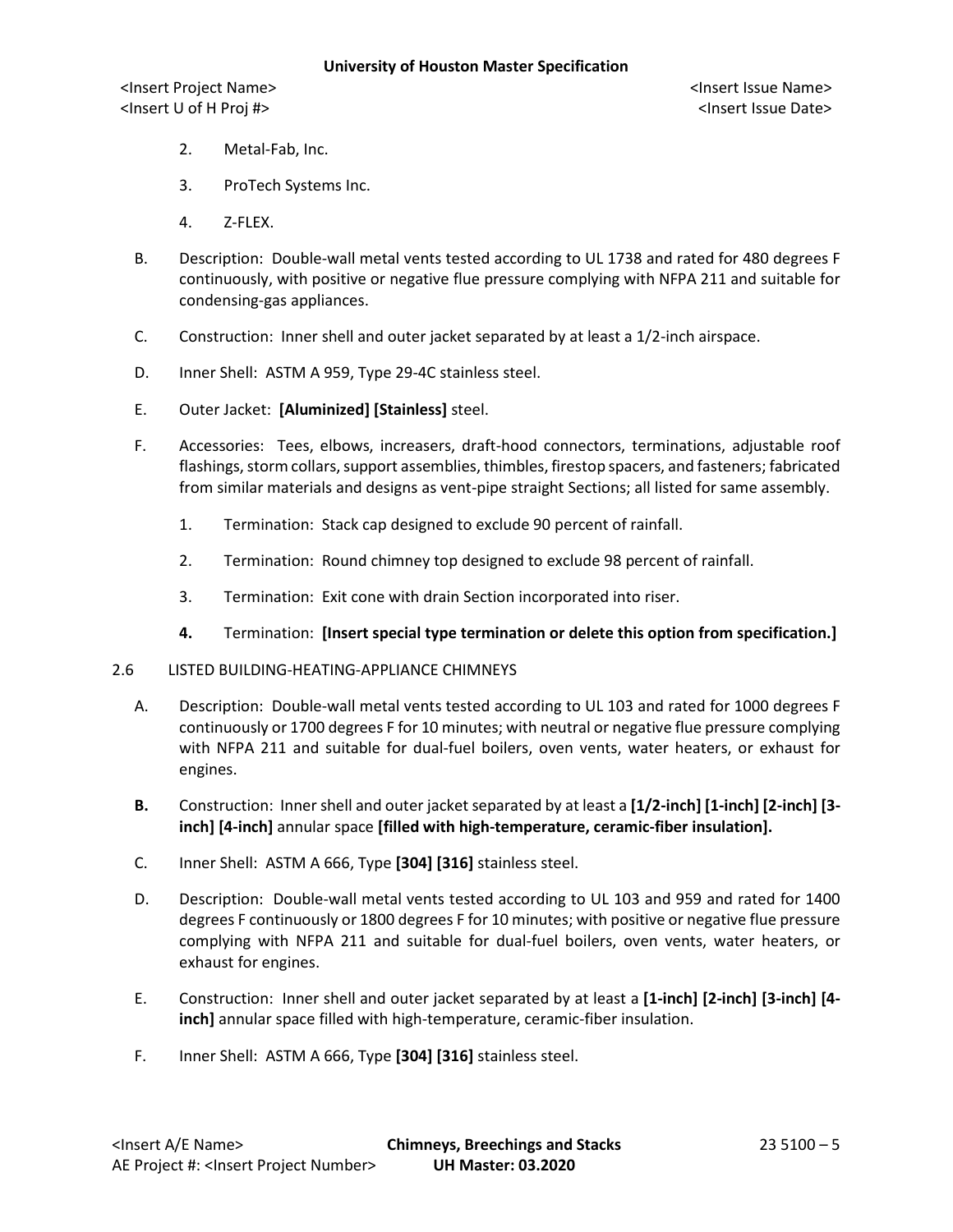<Insert Project Name> <Insert Issue Name> <Insert U of H Proj #> <Insert Issue Date>

- G. Description: Double-wall metal vents tested according to UL 103 and rated for 1000 degrees F continuously, or 2100 degrees F for 10 minutes; with neutral or negative flue pressure complying with NFPA 211 and suitable for fireplaces and other solid-fuel-burning appliances
- H. Construction: Inner shell and outer jacket separated by at least a **[1-inch] [1-1/2-inch] [2-inch] [4-inch]** annular space filled with high-temperature, ceramic-fiber insulation.
- I. Inner Shell: **[ASTM A 666, Type 304] [ASTM A 666, Type 316] [ASTM A 240/A 240M, Type 430]**  stainless steel.
- J. Outer Jacket: **[Galvanized] [Aluminized] [Stainless]** steel.
- K. Accessories: Tees, elbows, increasers, draft-hood connectors, terminations, adjustable roof flashings, storm collars, support assemblies, thimbles, firestop spacers, and fasteners; fabricated from similar materials and designs as vent-pipe straight Sections; all listed for same assembly.
	- 1. Termination: Stack cap designed to exclude 90 percent of rainfall.
	- 2. Termination: Round chimney top designed to exclude 98 percent of rainfall.
	- 3. Termination: Exit cone with drain Section incorporated into riser.
	- **4.** Termination: **[Insert special type termination or delete this option from specification.]**

# 2.7 LISTED GREASE DUCTS

- A. Description: Double-wall metal vents tested according to UL 1978 and rated for 500 degrees F continuously, or 2000 degrees F for 30 minutes; with positive or negative duct pressure and suitable for Type I, commercial kitchen grease duct.
- B. Construction: Inner shell and outer jacket separated by at least a **[1-inch] [2-inch] [3-inch] [4 inch]** annular space filled with high-temperature, ceramic-fiber insulation.
- C. Inner Shell: ASTM A 666, Type **[304] [316]** stainless steel.
- D. Outer Jacket: **[Aluminized] [Stainless]** steel.
- E. Accessories: Tees, elbows, increasers, hood connectors, terminations, adjustable roof flashings, storm collars, support assemblies, thimbles, firestop spacers, and fasteners; fabricated from similar materials and designs as vent-pipe straight Sections; all listed for same assembly. Include unique components required to comply with NFPA 96.

# 2.8 FIELD-FABRICATED METAL BREECHINGS AND CHIMNEYS

- A. Fabricate freestanding chimneys according to SMACNA's "Guide for Steel Stack Design and Construction." Design for minimum **<feet>** high and **<Insert inches>** in diameter.
- B. Fabricate breechings and chimneys from ASTM A 569/A 569M hot-rolled steel with continuously welded joints, complying with NFPA 211 for minimum metal thickness.
	- 1. Equal to or Less Than 1.069 Sq. Ft. or 14 Inches in Diameter: 0.053 inch.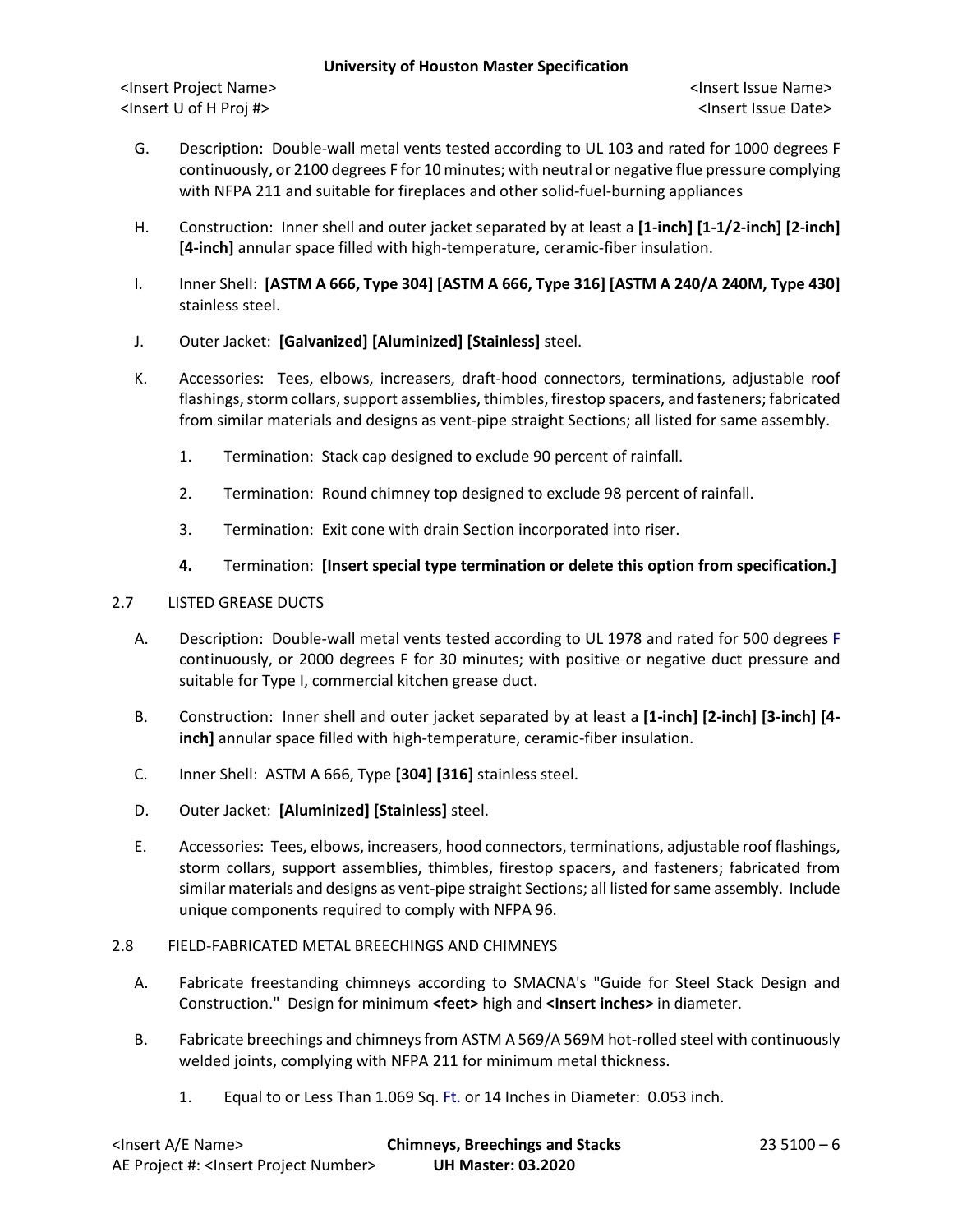<Insert Project Name> <Insert Issue Name> <Insert U of H Proj #> <Insert Issue Date>

- 2. Up to 1.396 Sq. Ft. or 16 Inches in Diameter: 0.067 inch.
- 3. Up to 1.7 Larger Than above: 0.123 inch.
- 4. 64 Sq. Ft. or 18 Inches in Diameter: 0.093 inch.
- C. Fabricate chimneys and vent connectors from galvanized steel, complying with NFPA 211 for minimum metal thickness.
	- 1. Equal to or Less Than 6 Inches in Diameter: 0.019 inch.
	- 2. Up to 10 Inches in Diameter: 0.024 inch.
	- 3. Up to 16 Inches in Diameter: 0.029 inch.
	- 4. Larger Than above: 0.056 inch.
- D. Fabricate chimneys and vent connectors from ASTM B 209, Type 1100 or 3003, aluminum or stainless steel, complying with NFPA 211 for the following minimum metal thicknesses:
	- 1. Aluminum: 0.027 inch.
	- 2. Stainless Steel: 0.012 inch.
- E. Fabricate cleanout doors from compatible material, same thickness as breeching, bolted and it also incorporates a gasket seal.
- 2.9 GUYING AND BRACING MATERIALS
	- A. Cable: **[Three] [Four] <Insert number>** galvanized, stranded wires of the following thickness:
		- 1. Minimum Cable Size: 1/4 inch in diameter.
		- 2. For stack ID sizes 4 to 15 Inches: use 5/16 inch.
		- 3. For stack ID sizes 18 to 24 Inches: use 3/8 inch.
		- 4. For stack ID sizes 27 to 30 Inches: use 7/16 inch.
		- 5. For stack ID sizes 33 to 36 Inches: use 1/2 inch.
		- 6. For stack ID sizes 39 to 48 Inches: use 9/16 inch.
		- 7. For stack ID sizes 51 to 60 Inches: use 5/8 inch.
	- B. Pipe: **[Two] [Three] <Insert number>** galvanized steel, NPS 1-1/4.
	- C. Angle Iron: **[Two] [Three] <Insert number>** galvanized steel, 2 by 2 by 0.25 inch.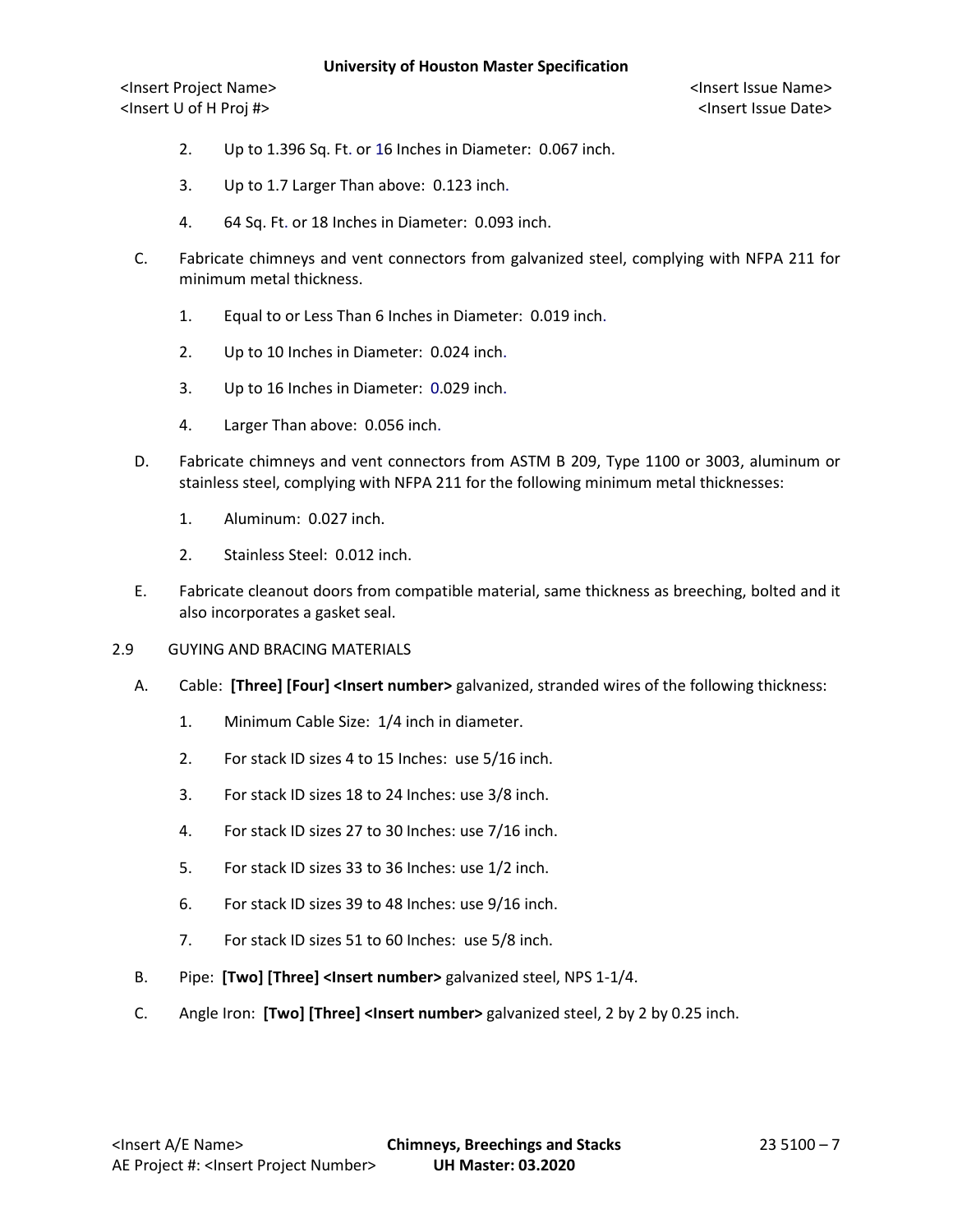# PART 3 - EXECUTION

#### 3.1 PREPARATION

- A. Examine areas and conditions for compliance with requirements for installation tolerances and other conditions that may affect performance of Work.
- B. Contractor shall furnish supervision and provide labor for installation of the Work. Contractor shall field check the Work prior to start-up and commissioning of equipment or appliance connected to the Work such as vents, breechings, chimneys, grease ducts or stacks.

#### 3.2 INSTALLATION

- A. Vents and Chimneys:
	- 1. Locate to comply with minimum clearances from combustibles and minimum termination heights according to product listing or NFPA 211, whichever is most stringent.
	- 2. Seal between Sections of positive-pressure vents according to manufacturer's written installation instructions, using sealants recommended by manufacturer.
	- 3. Support vents at intervals recommended by the manufacturer to support weight of vents and all accessories, without exceeding appliance loading.
	- 4. Properly slope breechings in accordance with manufacturer's or Architect/Engineer recommendations, and install condensate a drain connection at the lowest point and piped to nearest drain.
	- 5. Connect base sections of chimneys to foundation using anchor lugs of size and number recommended by manufacturer or Architect/Engineer.
	- 6. Join sections with acid-resistant joint cement to provide continuous joint and smooth interior finish.
	- 7. Erect stacks plumb to finished tolerance of no more than **[1, 1.5, 1.75] < Insert number>** inch out of plumb from top to bottom.
- B. Field-Fabricated Breechings and Chimneys:
	- 1. Suspend breechings and chimneys independent of their appliance connections.
	- 2. Install, support, and restrain according to manufacturer's or Architect/Engineer's requirements.
	- 3. Align breechings at connections, with smooth internal surface and maximum 1/8-inch misalignment tolerance.
	- 4. Slope breechings down in direction of appliance, with condensate drain connection at lowest point piped to nearest drain.